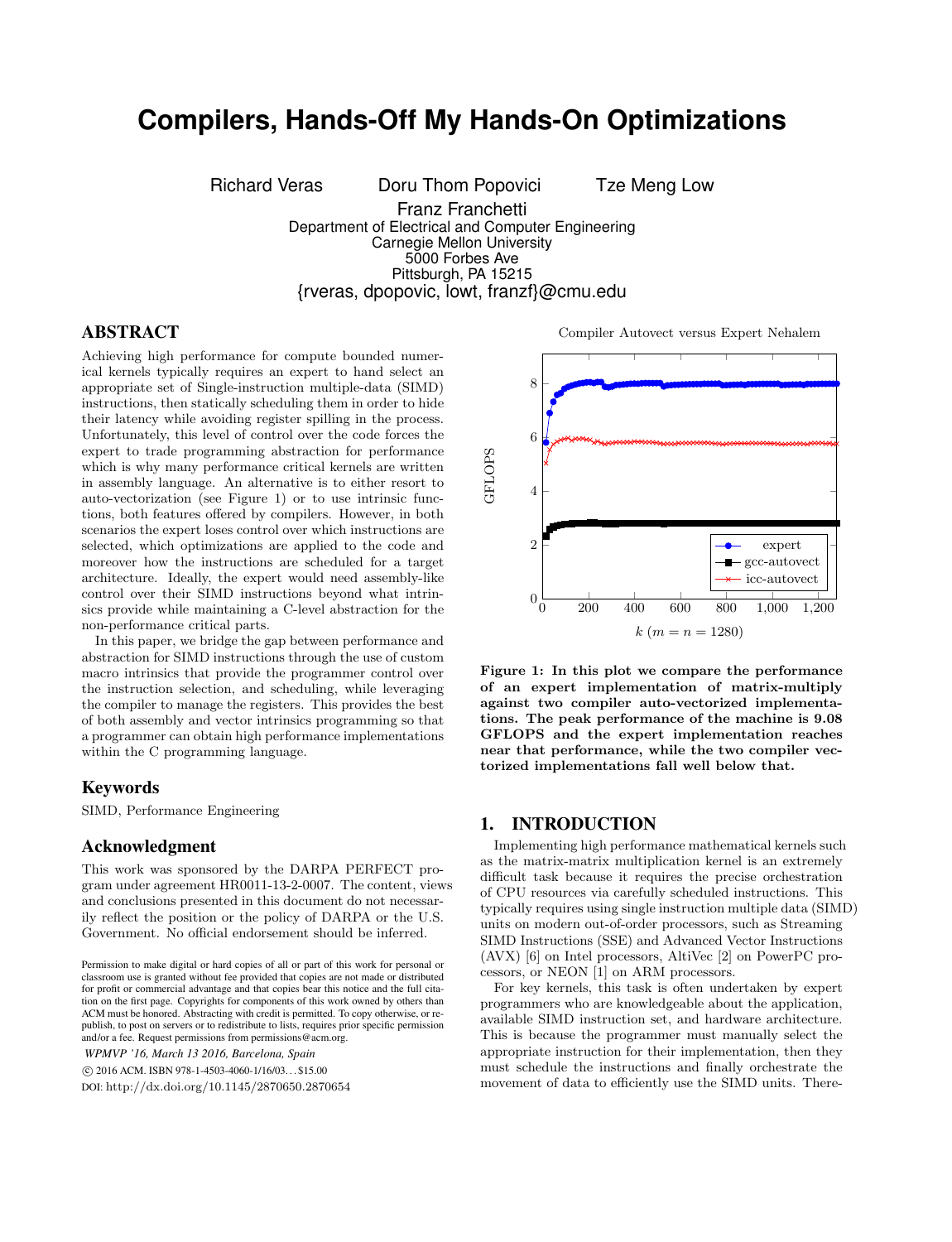fore, many high performance libraries rely on assembly coded kernels, mainly because of the high level of control offered by such languages. For this reason, library instantiations of the Basic Linear Algebra Subprograms (BLAS) [8, 4, 3] such as GotoBLAS [5] (Now OpenBLAS [9]), BLIS [10] and ATLAS [11] make use of routines written in assembly to implement operations like vector additions, scalar multiplications, dot products and matrix-matrix multiplications. In this work we address this issue, and provide a bridge between the low level control that an expert needs and the high level benefits of a compiled language. We do this through the use of custom intrinsic like macros.

Implementing a kernel directly in assembly requires a substantial amount of human effort and is typically reserved for performance critical code. Thus, to ease the programmer's burden, vector intrinsics are often used as a replacement for the low level assembly language. The compiler maps these vector intrinsics to the specific vector assembly code. Figure 2 shows the mapping between different vector intrinsics and assembly instructions. During the translation of the application to machine code, the compiler applies various optimizations to increase performance. In this process the compiler may move and schedule instructions and assign named registers according to general purpose heuristics. Thus, the programmer loses the control over the instruction schedule of the application.

```
vmulpd %ymm8, %ymm5, %ymm9 //assembly
t9 = \text{mm256\_mul\_pd(t8, t5)}; //intrinsic
```

```
vaddpd %ymm9, %ymm1, %ymm1 //assembly
t1 = \text{mm256\_add\_pd(t9, t1)}; //intrinsic
```
vperm2f128 \$1, %ymm5, %ymm5, %ymm6 //assembly  $t6 = \text{mm256\_permute2f128\_pd(t5, t5, 1); //intrinsic}$ 

Figure 2: The vector assembly instructions can be replaced with the vector intrinsics offered by vendors. The named registers are replaced with variables names. The compiler performs the translation between the intrinsics and assembly along with the mapping between the variable names and the named registers.

A programmer wants the best of both worlds. On one hand, he or she wants full control over the instructions and the scheduling mechanisms while on the other hand he or she desires programmability. The programmer simply wants to write the kernel in a high level language such as C, but somehow inhibit the compiler from moving and scheduling instructions, while still using it for operations such as register coloring or other optimizations for the glue code around the kernels. In other words, certain parts of the application or the library should not be modified by the compiler.

In this paper, we propose a mechanism for preserving instruction order that is as transparent to the programmer as existing compiler intrinsics. We use the inline assembly compatible with the gcc compiler to have control over application, however we embed our construct within parameterized C macros to hide the low-level details. Moreover we use the volatile construct to notify the compiler not to touch the instructions and preserve their statically scheduled order. Figure 7 shows an example of a vector addition



Figure 3: GotoBLAS approach layers loops around an extremely tuned assembly coded kernel. It first blocks the original input in the K dimension, then it blocks in the M dimension after that the blocks are fed to the tuned kernel.

described using our parametrized C macro. We use these macro instructions within matrix multiplication kernels and show that static scheduling of the kernels outperform the same kernels written with the normal vector intrinsics compiled with the same compiler.

#### *Contributions.*

Our work contributes the following:

- Parametrized C macros. We introduce vector macros that provide the same ease of programming afforded by traditional vector intrinsics, while providing the programmer a level of control of instruction selection and schedule that one would expect from programming in assembly.
- Demonstration of flexibility. We demonstrate the flexibility of these customized instructions through the implementation of high-performance matrix-matrix multiply kernels. We used generated and optimized code to show that when the customized instructions are used the performance is increased in comparison to generated code with of using compiler vector intrinsics.

## 2. BACKGROUND

As our running example, we focus our attention to matrixmatrix multiplication. When coded and tuned by an expert, this operation can achieve near the peak machine performance due to its  $O(N^3)$  floating point operations to its  $O(N^2)$  memory operations. Furthermore, there is great interest in achieving peak performance for every new architecture because the basic linear algebra subroutines (BLAS), specifically the level-3 BLAS [3], casts the bulk of its computation in terms of matrix-multiplication. Therefore, any improvements in the performance of matrix-multiplication translates to improvements in the rest of the level-3 BLAS and the numerical and scientific libraries that build upon it.

Without loss of generality, we further our focus on the variant of matrix multiplication of the form.

$$
C = AB + C \tag{1}
$$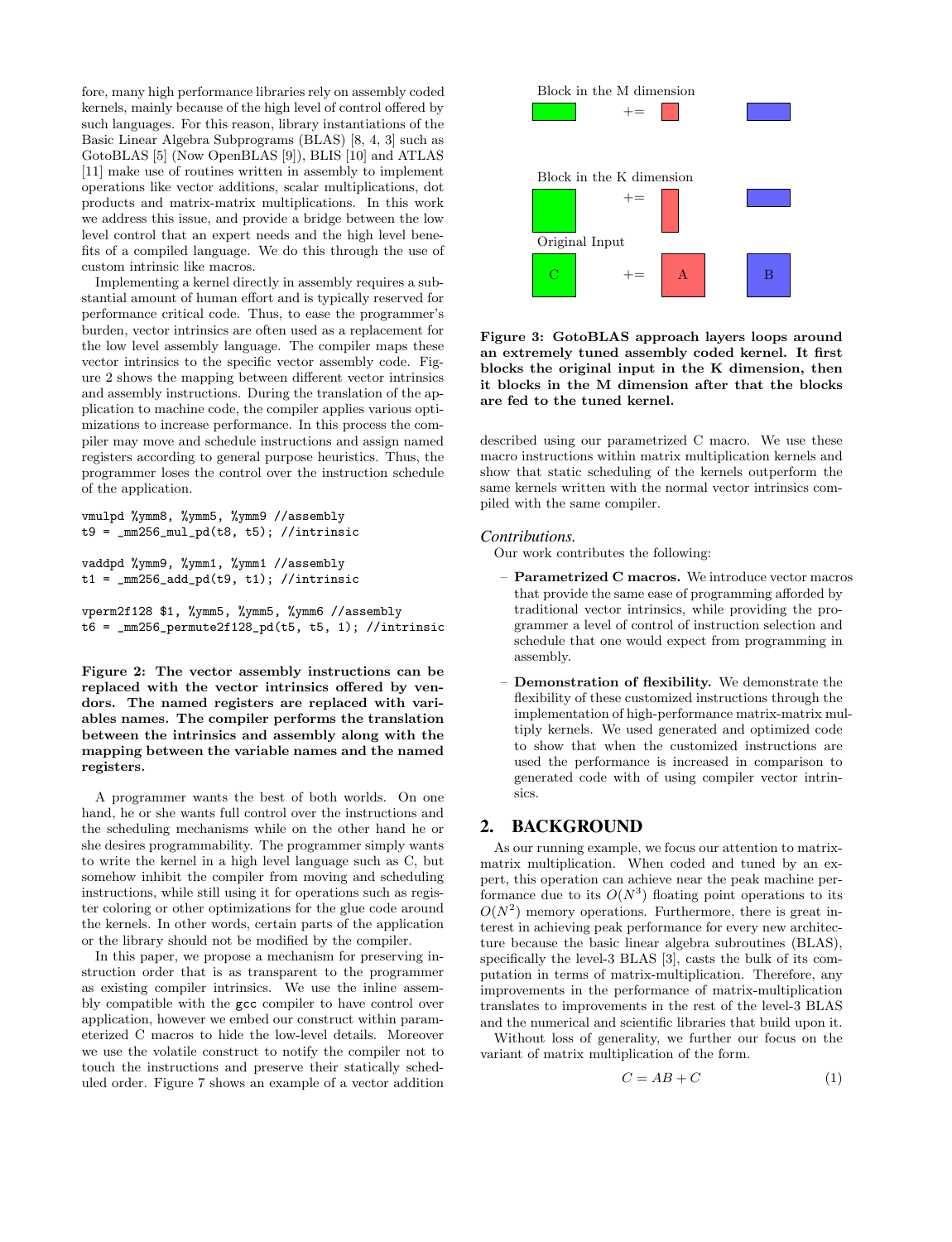```
// C = AB + Cfor(int i = 0; i < m; ++i) {
  for(int j = 0; j < n; ++j) {
    for(int p = 0; 1 < k; ++k) {
     C[i][j] += A[i][p] * B[p][j];}
 }
}
```
Figure 4: The simplest implementation for the matrix-matrix multiplication algorithm. The innermost loop computes the inner product between the rows of matrix A and the columns of matrix B. The outer two loops iterate through the rows and columns of the two matrices.

where the matrix  $C \in \mathbb{R}^{m \times n}$ . The simplest implementation of an algorithm for computing the matrix multiplication can be done with three nested loops, similar to the example written in C in Figure 4. The inner-most loop  $(k)$ index) performs the inner product between row i of matrix A and column  $j$  of matrix  $B$ . The outer two loops  $(i \text{ and } j \text{)}$  $j$  index) iterate through the rows and columns of the two matrices. Although the implementation is fairly simple, the attainable performance of this approach is low. Thus, over the past 20 years there has been substantial efforts in the advancement of high performance implementation of matrix multiplication.

### *Layering for Performance.*

GotoBLAS [5] (now maintained as OpenBLAS [9]) identified that a high performance implementation of matrixmatrix multiplication can be achieved by layering loops around an extremely tuned assembly implemented kernel. Figure 5 shows a simple implementation of a 4 by 4 kernel for matrixmatrix multiplication. The exposed matrix-matrix kernel

| vmovaps                             |      | $(\%r c x)$ , $\%ymm8$               |                                                            |  |
|-------------------------------------|------|--------------------------------------|------------------------------------------------------------|--|
| vmovaps                             |      | $(\% \text{rdx})$ , $\% \text{ymm4}$ |                                                            |  |
| vmulpd                              |      |                                      | $\frac{2}{3}$ ymm8, $\frac{2}{3}$ ymm4, $\frac{2}{3}$ ymm9 |  |
| vaddpd                              |      |                                      | %ymm9, %ymm0, %ymm0                                        |  |
| vshufpd                             |      | \$5, %ymm4, %ymm4, %ymm5             |                                                            |  |
| vmulpd                              |      |                                      | %ymm8, %ymm5, %ymm9                                        |  |
| vaddpd                              |      |                                      | $\frac{2}{3}$ ymm9, $\frac{2}{3}$ ymm1, $\frac{2}{3}$ ymm1 |  |
| vperm2f128 \$1, %ymm5, %ymm5, %ymm6 |      |                                      |                                                            |  |
| vmulpd                              |      |                                      | %ymm8, %ymm6, %ymm9                                        |  |
| vaddpd                              |      |                                      | %ymm9, %ymm2, %ymm2                                        |  |
| vshufpd                             | \$5, |                                      | $\frac{9}{2}$ ymm6, $\frac{9}{2}$ ymm6, $\frac{9}{2}$ ymm7 |  |
| vmulpd                              |      |                                      | $\frac{2}{3}$ ymm8, $\frac{2}{3}$ ymm7, $\frac{2}{3}$ ymm9 |  |
| vaddpd                              |      |                                      | %ymm9, %ymm3, %ymm3                                        |  |
|                                     |      |                                      |                                                            |  |

Figure 5: An example of a matrix-matrix multiplication of size  $m = 4$ ,  $n = 4$ , and  $k = 1$  using vector assembly instructions. Assembly coding with vector instructions provides control to the programmer, but requires the programmer to select instructions, manage registers, and schedule instructions manually.

operates on a large block L2 cache resident block of A. Smaller portions of  $B$  and  $C$  are blocked for the L1 cache and must be carefully implemented such that the kernel computes floating point operations at the rate that the elements are streamed from cache. In order to achieve this an expert needs to perform the following optimizations:

- An appropriate mix of SIMD instructions need to be selected such that the processor can sustain their rate of execution.
- These instructions must be statically scheduled such that their latencies are hidden by overlapping instructions.

Additionally, the following low level optimizations are necessary in order to prevent the fetch and decode stage of the processor from becoming a bottleneck.

- In some cases, we generate instructions that are meant to operate on single-precision data instead of instructions that operate on double-precision data. An example of this is the use of the vmovaps instruction to load reg\_a, instead of vmovapd. This is because both instructions perform the identical operation but the single-precision instruction can be encoded in fewer bytes.
- For memory operations, address offsets that are beyond the range of −128 to 127 bytes require additional bytes to encode. Therefore, we restrict address offsets to fit in this range by subtracting 128 bytes from the base pointers into A and B.

The optimizations require that the expert has a certain level of control over their code. In the following sections we will discuss the various alternatives that an expert can use to implement the kernels.

#### *Intrinsic functions.*

Intrinsic functions are instructions offered by different programming languages which are handled differently by the compiler. The compiler replaces the intrinsic function with an instruction or with a sequence of instructions (i.e. assembly instructions) similar to an inline function. However, the compiler has some extra knowledge regarding the intrinsic function. This extra knowledge is helpful because it guides the compiler to better optimize the application. These optimizations are applied only when the user explicitly specifies it to the compiler through a flag, i.e. -mavx for vector intrinsics using the Advanced Vector Extension (AVX) SIMD instruction set, or -fopenmp for parallel intrinsics. In this paper we focus on the vector intrinsic functions that may help with the performance improvement on architectures that offer vector units.

Vector intriniscs are intrinsic functions that specify to the compiler that the instructions are vector assembly instructions and that the data on which the instructions operate are stored in vector registers, as opposed to scalar registers. The difference between a vector register and a scalar register is that the vector register can store more data. For example, a single AVX 256-bit width register can store up to four double precision floating point number, whereas a scalar 64-bit register that can hold exactly one double precision floating point number.

# 3. CUSTOM INTRINSICS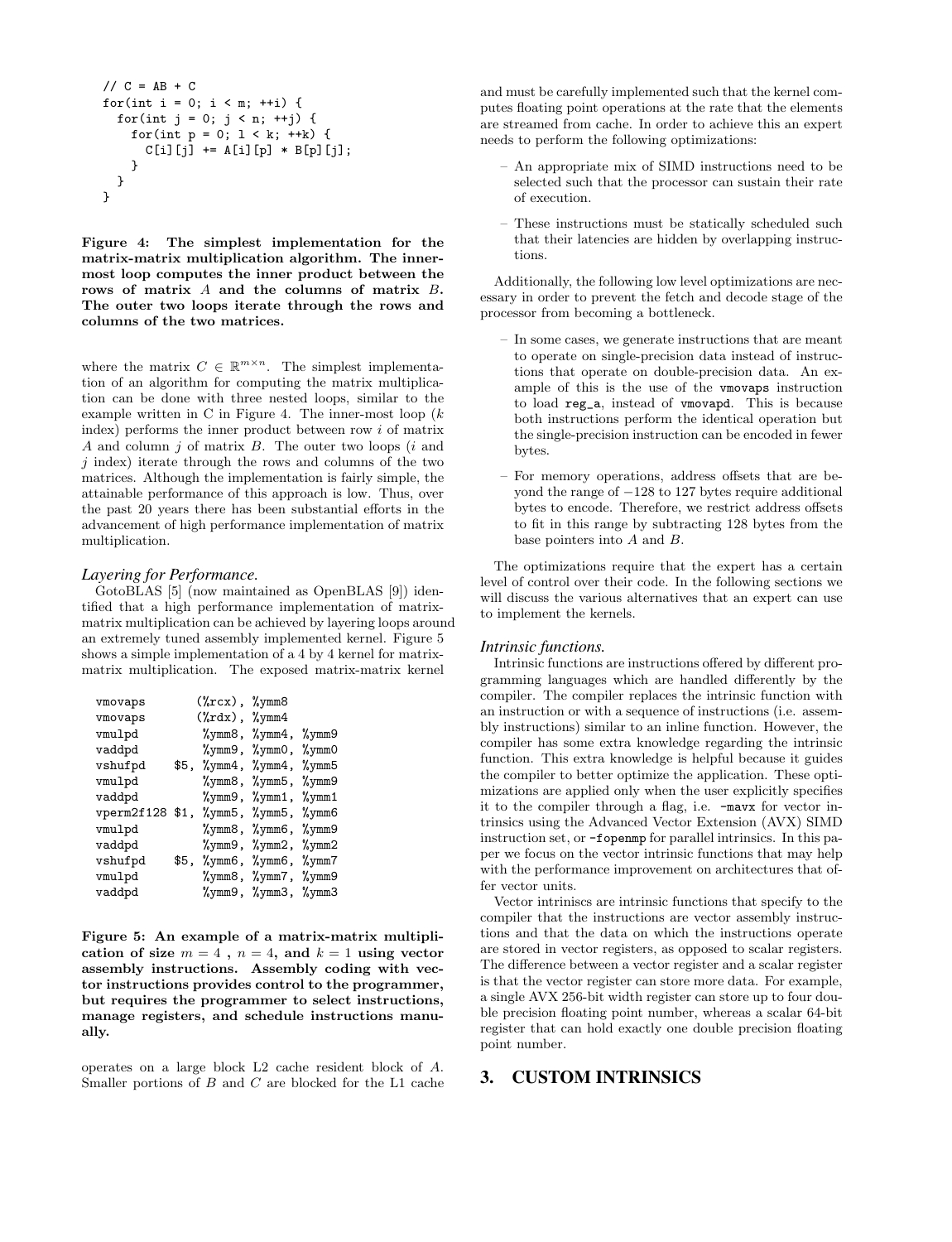```
_{2} m256d y8 = (_{2}m256d) mm256 load ps(&A[0]);
_{2} m256d y4 = (_{2}m256d) mm256 load ps(&B[0]);
_{2}m256d tmp = _{mm256\_mul\_pd(y8, y4)};
y0 = _mm256_add_pd(tmp, y0);
_{2}m256d y5 = _{mm256\_shuffle\_pd(y4, y4, 5);}tmp = _mm256_mul_pd(y8, y5);y1 = \text{mm256\_add\_pd(tmp, y1)};
__m256d y6 = _mm256_permute2f128_pd(y5, y5, 1);
tmp = _mm256_mul_pd(y8, y6);y2 = \text{mm256\_add\_pd(tmp, y2)};_{2}m256d y7 = _{2}mm256_{shuffle\_pd(y6, y6, 5)};
tmp = _mm256_mul_pd(y8, y7);y3 = \text{mm256\_add\_pd(tmp, y3)};
```
Figure 6: The example in Figure 5 implemented with the help of vector intrinsics. The variables are declared as \_\_m256d which specifies to the compiler that the register is going to contain 4 double precision doubles.

## 3.1 Custom instructions

We introduce custom intrinsics that provide the control offered by assembly instructions, while also allowing us to leverage the assistance offered by the compiler when coding with vector intrinsics or intrinsics in general.

Customized intrinsics are parameterized C macros that assembly instructions into the code at compile time (See Figure 7). Since customized intrinsics are replaced with assembly instructions at compile time, it is the same as assembly programming (at a slightly higher level of abstraction), which implies that the programmer retains the same level of control from programming in assembly. In addition, the parameters of the macros are variables holding the inputs and output of the assembly instructions. At compile time, the variables are replaced with actual register names. This leverages the register allocation algorithms in the compiler, thus relieving the programmer from having to manually perform the book keeping.

The template for a customized instruction is shown in Figure 8. We use inline assembly constructs so that the cus-

```
#define VADD(srca,srcb,dest) \
asm volatile( \
    "vaddpd %[vsrca],%[vsrcb],%[vdest]\n" \
    : [vdest] "=x"(dest) \
    : [vsrca] "x"(srca), \
      [vsrcb] "x"(srcb) \
    );
```
Figure 7: The code represents an example of the customized intrinsics, which is essentially a paramaterized C macro. The macro is marked as "volatile" to prohibit the compiler from optimizing the instruction(s). As such, the macro will be translated directly to the vector assembly instruction that we want to have in our kernel.

tomized instructions are recognized by most C preprocessors and/or compilers. The \_\_asm\_\_ construct tells the compiler that the arguments within the brackets represent the assembly instruction and the extra information required by the instruction. The first argument represents the assembly instruction which should follow a specific pattern, i.e. vaddpd %[vsrca], %[vsrcb], %[vdest]. The next arguments represent the operands for the assembly instruction. Whenever we desire to specify an output we have to mark the operand with an = sign, i.e. [vdest] =x (dest).

The above template offers us control over the code, because we are still writing the application using assembly. However, the compiler can still move these instructions around, trying to schedule them according to the scheduling algorithm specific for each compiler. A simple solution to disable code movement is to use the "volatile" construct which should lay in front of the assembly template, i.e.:

```
volatile _{-\text{asm}_{-}}(\ldots).
```
Therefore one could statically schedule the code for a specific architecture, knowing that the optimization done by the compiler will not affect the assembly inserted using the customized intrinsics.

```
__asm__( assembler template
         : output operands
         : input operands
         : optional list
         );
```
Figure 8: The template for writing inline assembly instructions that can be used within C programs. The first argument represents a string for the assembly instruction, while the next arguments represent the operands for the instruction

In order to relieve the programmer from the task of managing the use of the registers, we wrap the assembly constructs together using the macro definitions offered by the programming languages, such as  $C/C++$ . In C, we define the macros using the #define construct. We parameterize the macro by adding arguments, where these arguments will play the role of placeholders for the variables used in the application. This allows us to leverage the compiler register management capabilities. More importantly, this raises the level of abstraction since the actual assembly instructions are hidden from the programmer, and the use of variables instead of register names allows one to treat these customized intrinsics as regular intrinsic/function calls. Moreover, the customized intrinics permit us to schedule the code before compilaton, without any worry that the compiler might move instructions around.

One particularly useful extension to our custom macros is that we can implement our own intrinsics header file that mimics the compiler's built in intrinsics. This allows the programmer to transition existing vectorized code to use our macros.

## 3.2 A matrix-matrix multiplication example

Using the matrix-matrix multiplication kernel as an example, one could use vector intrinsics rather than the vector assembly instructions (See Figure 6). In this case, the compiler will have a more significant role, because it will have to translate the application to machine code. Based on the ex-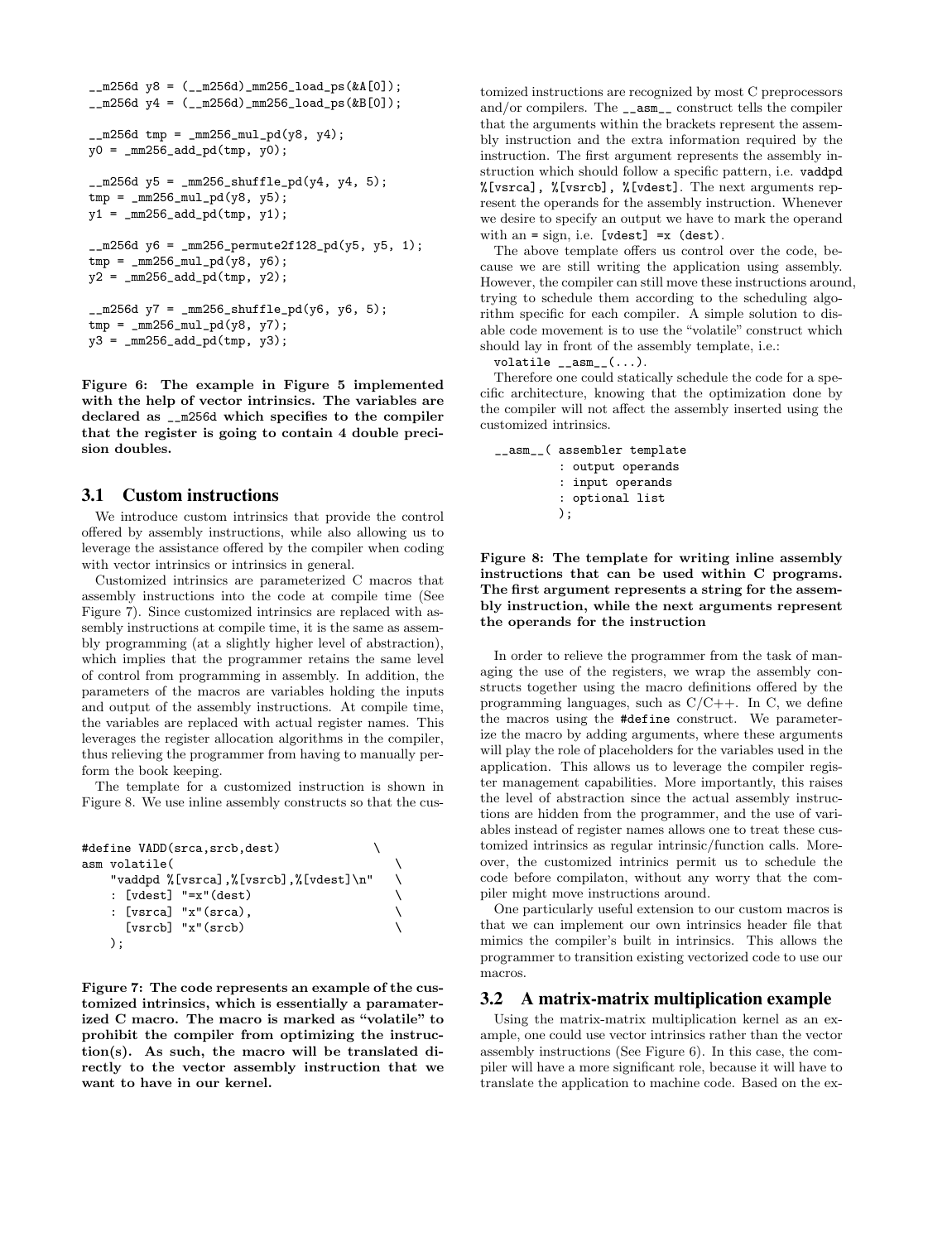```
inline \_m256d \_mm256 \_load \_pd (double * A) {
  \_m256d ret;
  VMOV(ret, A);
 return ret; }
inline __m256d _mm256_mul_pd(__m256d A, __m256d B){
  _{-}m256d ret;
  VMUL(ret, A, B);
  return ret; }
```
Figure 9: In the case of legacy code we can create a drop-in replacement for the compiler intrinsics. The existing compiler intrinsics can be redefined using our custom macro instructions. This provides the benefit that the instruction will be preserved while keeping the same interface as the compiler intrinsics.

perience with matrix-matrix multiplication kernel, we have identified a class of vector intrinsics that are useful for the computation. The intrinsics can be classified in the following categories:

- Load intrinsics are instructions that move data from memory to registers, i.e. \_mm256\_load\_pd. For example, architectures that offer AVX support permit one to store either 8 single precision floats or 4 double precision doubles. Moreover, different instructions can fill the entire vector register with the same data points or with completely different data points.
- **Store intrinsics** are similar to the load intrinics, they move data from memory to registers, i.e. \_mm256\_store\_pd.
- Permutation intrinsics are instructions that perform in register permutations or data shuffling, i.e. \_mm256\_shuffle\_pd or \_mm256\_permute2f128\_pd. The permutations are used for efficient computation of the matrix-matrix multiplication kernel. The matrix-matrix multiplication requires a reduction operation, which is costly, therefore shuffle operations permits the movement of data around to do the reduction computation.
- Compute intrinsics are the instructions that perform the compute similar to the example presented in Figure 10. Additions and multiplications are the basic instructions used for matrix-matrix multiplication, i.e. \_mm256\_add\_pd or \_mm256\_mul\_pd. For newer architectures, one could use the fused-multiply add instructions, i.e. \_mm256\_fmadd\_pd.

The vector intrinsics that fall in the 4 categories can be used to implement the kernel for the matrix-matrix multiplication. Vector intrinsics raise the level of abstraction and ease the burden on the programmer, such as the bookkeeping of the registers. Instead of using explicit vector registers, the programmer will have to declare the variables with a specific data type that will give enough information to the compiler to map the variables to the specific registers. The compiler uses a coloring algorithm when mapping the variables to registers. The goal is to keep the data as close as possible to the computation due to the low latencies of accessing data in registers. Spilling to main memory will increase the latency of bringing it back when computation requires it. Besides this optimization, the compiler also



Figure 10: Vector intrinsic applied on two vector registers y\_0 and y\_1 of vector type \_\_mm256d, which is specific for AVX 256-bit width four way double precision. The SIMD intrinsic describes a vector addition between the two vector registers. The output of the instruction is stored in the third vector register y\_3. The compiler translates this instruction to the vector assembly instruction vaddpd.

applies scheduling of the instructions. In some situations the scheduling is appropriate for the underlying architecture. However, there are scenarios where the compiler may cause performance degradation especially when the code is already optimized and scheduled for a targeted architecture.

Typically the control over the code's schedule is moved given to the compiler. While writing the application in assembly inhibits the compiler from moving instructions around, using intrinsics makes it simpler to implement the problem but it also forces one to interact with the compiler to obtain the executable. Register coloring is a useful feature that reduces the burden on the programmer to keep track of how data is being moved between instructions. Scheduling on the other hand, may cause instructions to be moved around destroying the static schedule, if one is applied. Based on the advantages and disadvantages presented so far, one would desire the best of both worlds, the control offered by the assembly instructions and the ease of programmability offered by intrinsics and the compiler.

## 4. EXPERIMENTS

In this section we demonstrate the effectiveness of our custom macro instructions by comparing the performance of various implementation of matrix-multiplication implemented using our macros versus vector intrinsics and compiler auto-vectorization. The implementations that we selected are representative of how an expert would tune an optimize an implementation of a matrix-multiplication kernel. What we will show is that our custom macros preserve these hand optimizations.

#### *Methodology.*

For all of our experiments we compare the performance of various tuned and untuned matrix-multiplication kernels. Our implementations are compiled using either the GNU Cross Compiler version 4.8.3 and Intel Compiler version 14.0.3.174. The two machines used in are experiments are an Intel Xeon X7560 running at 2.27GHz (Nehalem) with a peak of 9.08 GFLOPS and an Intel Xeon E3-1225 running at 3.10 GHz (Sandy Bridge) with a peak of 24.8 GFLOPS.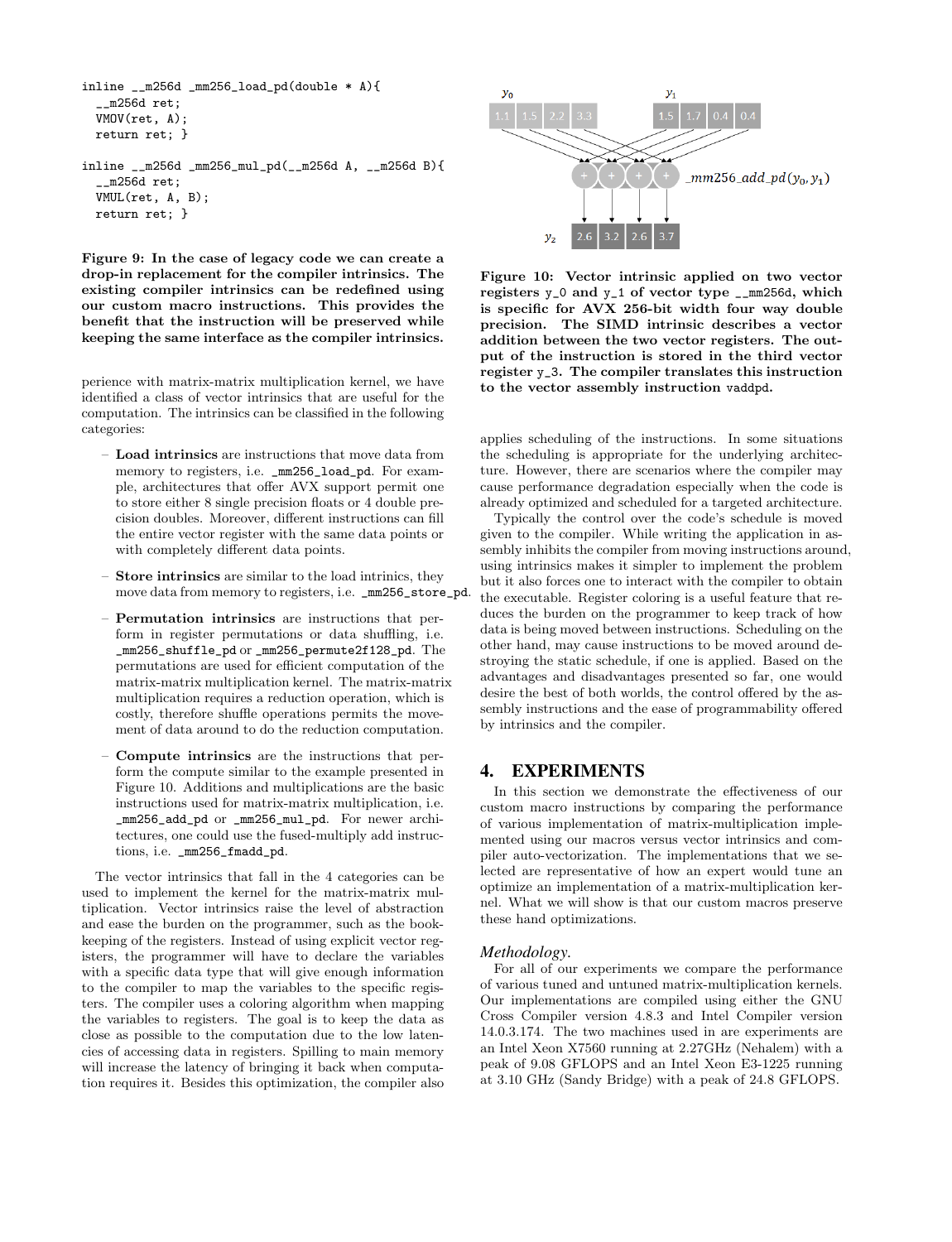

Figure 11: Here we demonstrate that our custom macro instruction wrappers preserve instruction order after compilation. We do this by implementing the same kernel with different instruction schedules and comparing their performance. The line labeled Best was scheduled using the software pipelining algorithm which overlaps instructions for different iterations and achieves the overall best performance. The lines labeled SWP-N are variants of best but with decreased amounts of instruction overlap. The larger the N in SWP-N the more overlap and the more likely the implementation will incur instruction stalls. The line labeled Straightline has no instruction overlap and does not hide the latency of each instruction like the other variants. what this demonstrates is that static scheduling affects performance even on out-of-order processors. On all plots peak performance is the top of the y-axis. Note on this plot the minimum value of the y-axis is offset to show the relative difference of the lines.

#### *Auto-vectorization versus Expert.*

In this first experiment, we establish the need for an expert for implementing a matrix multiply kernel. To demonstrate this we compare the performance of a straight line C implementation of a matrix-multiplication kernel against the same kernel that was expertly implemented using our custom macro instructions and compiled using gcc. The straight line C implementations were compiled using the auto-vectorization optimization such that the inner-most loop of the kernel was transformed to use SIMD instructions. In the expertly implemented kernel, we determined an efficient instruction schedule that minimized stalls and used our custom macros to implement it.

The results (Figure 1) can be interpreted as follows: on the X-axis we vary the size of the k dimension where  $m =$  $n = 1280$ . This value is selected so that when k is large we see the behavior of the operation as it operates on data in the memory for large values of  $k$  while at the same time when  $k$  is small we also see the behavior of the operation when it operates on cache resident data. On the y-axis we measure GFLOPS, where the top of the y-axis represents the peak performance of the machine. Each line represents an implementation. The expert tuned kernel reaches near the peak performance of target hardware. However, the gcc implementation only achieves slightly above 25% of the peak of the machine. The icc performs better, but still falls below the expert implementation. When we inspect the assembly code emitted by the compilers it is clear that compiler does not make efficient use of the registers and resorts to spilling and filling from memory. This is because the matrixmultiplication kernel is a tightly constrained operation and requires careful instruction scheduling in order to prevent spilling while still achieving high performance. Even with auto-vectorization, compilers fall short on delivering the performance that an expert programmer can achieve.

#### *Static Scheduling Matters.*

In the first experiment we demonstrated that high performance can be achieved from a kernel implemented in C using our custom macros. In this second experiment, Figure 11, we show that static instruction scheduling is still necessary for performance and our custom instructions preserve the relative instruction order after being compiled by the gcc and icc. Even in the absence of spilling, the same instructions scheduled in different ordering achieve different performances. This suggests that static scheduling impacts performance of tightly constrained numerical kernels even on out-of-order processors. In both plots the straightline implementation is a compiler scheduled unrolled implementation.

The line labeled Best is statically scheduled in a software pipeline fashion [7] to maximize theoretical performance. Software pipelining is a approach for instruction scheduling that is typically used for Very Long Instruction Word (VLIW) processors that hides the latency of instructions in a loop by restructuring the loop by interleaving nonconflicting instructions from different iterations. Using this approach the latency of each instruction is hidden by over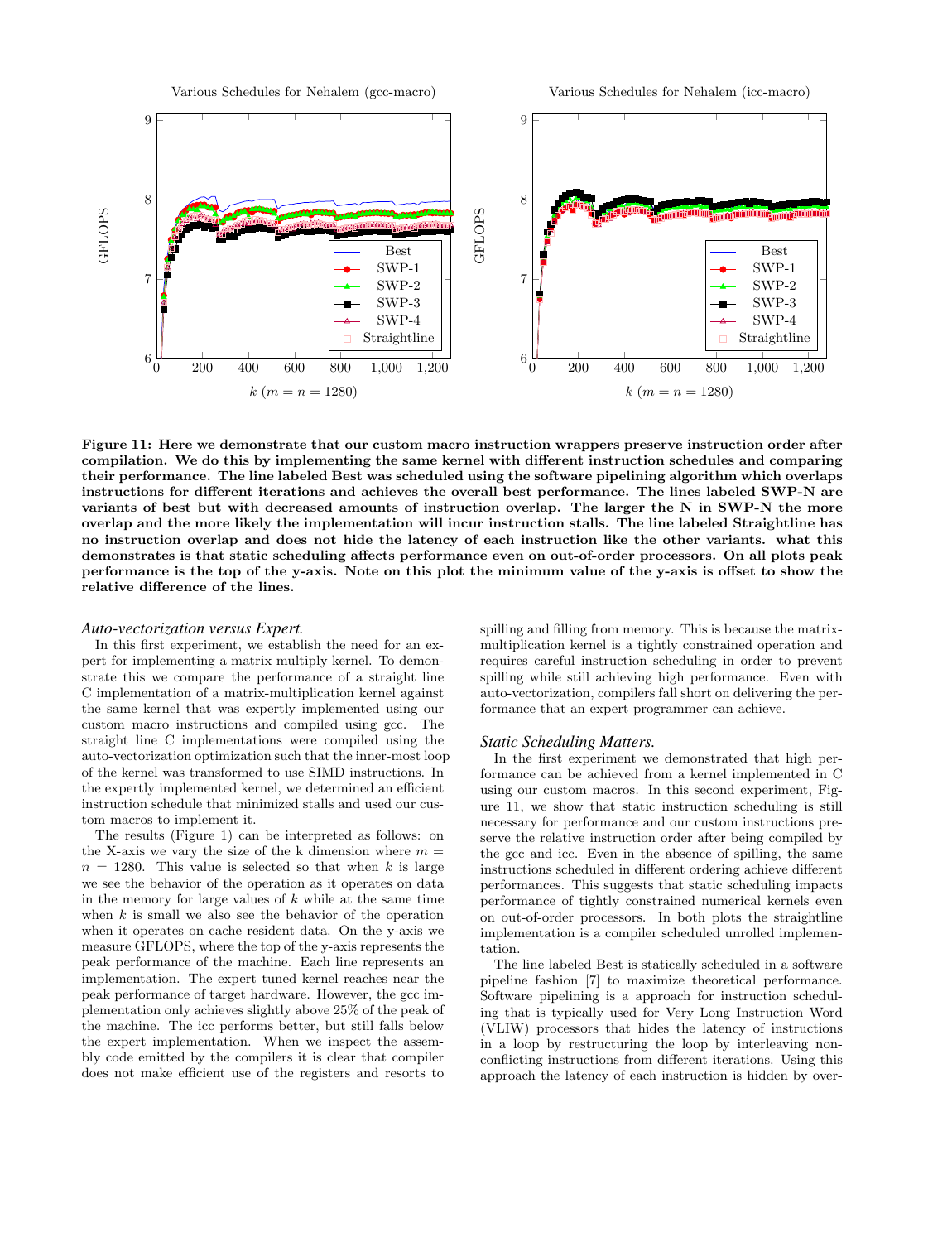lapping instruction from different iterations. By decreasing how much the instructions overlap we get the lines labeled SWP-N. These are variants of Best, where the larger the number is the less instruction overlap is performed and the more instruction stalls occur.

The line labeled Best uses a schedule that achieved the best overall performance between the two compilers. This performance was achieved on the gcc but not on the icc. We suspect that the optimizations performed by the icc are not as effective on already optimized code. Furthermore, we suspect that the icc is very aggressive with its transformation because the performance of the SWP-N variants are much closer to each other than in the gcc plot. In the gcc plots, the less overlap in the code (SWP-N with larger numbers and straightline) the lower the performance because the instruction latency is not hidden. We believe that the reason why the SWP-3 performance is worse than SWP-4 and the straightline might be because this implementation clusters large instructions together which would require multiple cycles to decode.

When we examine the assembly generated by the compilers, the ordering of the instructions are preserved. The results show that our macros can affect the instruction schedule in a predictable manner and that static scheduling impacts performance.

## *Experts needed for Scheduling.*

In the previous experiment we demonstrated that static scheduling affects performance even on out-of-order processors. In this following experiment we will demonstrate that given our custom macro instruction an expert can schedule a matrix-multiply kernel that achieves better performance than a compiler. We do this by comparing an expert scheduled kernel that was implement using our macros, in order to preserve the selected schedule, against a compiler scheduled implementation using compiler intrinsics. This allows the compiler to determine an ordering of those selected instructions. In both implementations the resulting code has the exact same instructions, but potentially in a different ordering.

In Figure 12 we compare the performance of the best scheduled implementation using our custom macros versus a compiler scheduled implementation using compiler intrinsics. The lines labeled Intrinsic Compiler Scheduled represent the performance of a compiler scheduled, straight-line implementation of the matrix multiply kernel that uses the built-in compiler intrinsics. This implementation gives the compiler the freedom to schedule the instructions in the kernel as it sees fit. The lines labeled Custom Macro Scheduled are the implementations that have been scheduled for performance and implemented using our macros to preserve said schedule. For both systems and both compilers the scheduled implementation using the custom macros outperforms the compiler scheduled implementation. We suspect that for tightly constrained kernels the heuristics used by the compilers are not as effective as software pipelining.

#### *Compiler Intrinsics are not enough.*

In the previous experiment, we established that for a high performance implementation of matrix multiplication an expert cannot rely on the compiler to schedule the instructions in the implementation. In this experiment, Figure 13, we compare the effectiveness of our custom macros against the built in compiler intrinsics. For each compiler and system combination we use the software pipelined, expert implemented scheduled from the previous experiment (Figure 12) and implement it with our custom macros and the compiler intrinsics. What we want to test is if the compiler preserves the instruction ordering when intrinsics are used or if our custom macros are needed to preserve ordering.

On the Nehalem there is a significant performance difference between the two implementations on both compilers. Even though both implementations have the same instruction order, the compiler reorders the intrinsic implementation, but does so sub-optimally. On the Sandy Bridge the performance difference is slight. We examined the assembly code generated by both the icc and gcc and in the two cases ordering of the instructions are not the same as the initial ordering, so the intrinsics do not maintain the ordering. In the previous experiment (Figure 12) the ordering was not close enough to an optimal one and from the compiler scheduled implementation the compiler did not achieve the same performance as the expert. We suspect that because of its large reorder windows, the Sandy Bridge is less sensitive to the instruction order than the Nehalem.

#### 5. CONCLUSION

In this paper, we show a simple solution where the programmers can have full control over the code without explicitly using assembly language. We propose parametrized C macros that wrap inline assembly instructions marked with the "volatile" construct. The macro instructions hide the low level details of the assembly language, permitting the programmer to use high level constructs such as variables and leave the mapping of the variables to the named registers in the scope of the compiler. Moreover, the "volatile" construct inhibits the compiler from touching the instructions and moving them around. Therefore, in the scenario that the code is automatically generated and scheduled, the programmer will have the guarantee that the compiler will not affect the code. We use these parametrized macro instructions within matrix-matrix multiplication kernels and show that they actually bring benefits, in comparison to the same code which makes use of the normal off the shelf vector instrinsics.

# APPENDIX

## A. REFERENCES

- [1] Neon programmers guide.
- [2] Power ISA Version 2.07. May 2013.
- [3] J. J. Dongarra, J. Du Croz, S. Hammarling, and I. Duff. A set of level 3 basic linear algebra subprograms. ACM Trans. Math. Soft., 16(1):1–17, March 1990.
- [4] J. J. Dongarra, J. Du Croz, S. Hammarling, and R. J. Hanson. An extended set of FORTRAN basic linear algebra subprograms. ACM Trans. Math. Soft., 14(1):1–17, March 1988.
- [5] K. Goto and R. van de Geijn. Anatomy of high-performance matrix multiplication. ACM Trans. Math. Soft., 34(3):12:1–12:25, May 2008.
- [6] Intel Corporation. *Intel*<sup>®</sup> 64 and IA-32 Architectures Optimization Reference Manual. Sept. 2015.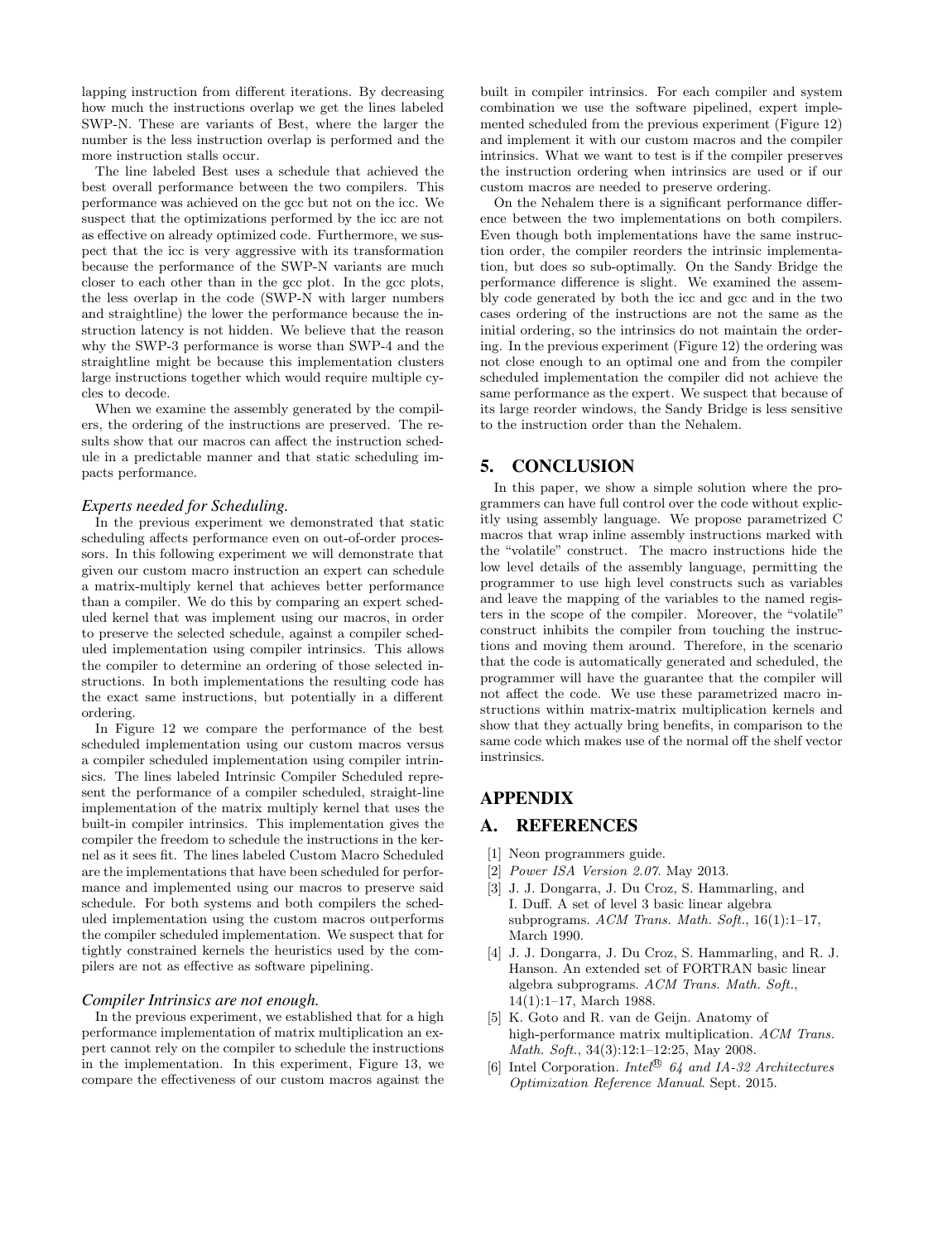- [7] M. Lam. Software pipelining: an effective scheduling technique for vliw machines. In Proceedings of the ACM SIGPLAN 1988 conference on Programming Language design and Implementation, PLDI '88, pages 318–328, New York, NY, USA, 1988. ACM.
- [8] C. L. Lawson, R. J. Hanson, D. R. Kincaid, and F. T. Krogh. Basic linear algebra subprograms for Fortran usage. ACM Trans. Math. Soft., 5(3):308–323, Sept. 1979.
- [9] http://xianyi.github.com/OpenBLAS/, 2012.
- [10] F. G. Van Zee and R. A. van de Geijn. BLIS: A framework for generating blas-like libraries. ACM Trans. Math. Soft., 2013. Accepted.
- [11] R. C. Whaley and J. J. Dongarra. Automatically tuned linear algebra software. In Proceedings of SC'98, 1998.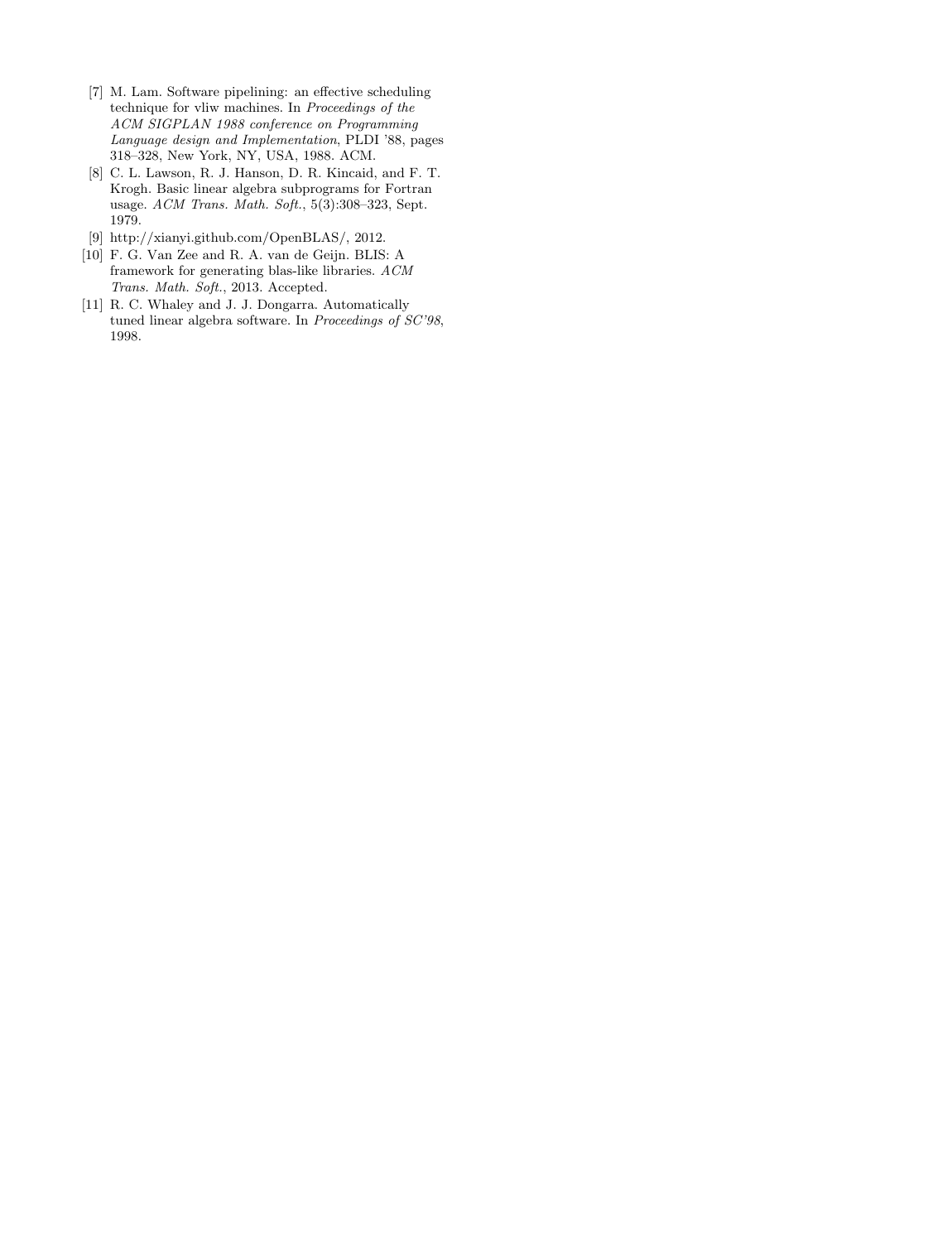

Figure 12: In these plots we show that even when given the same mix of instructions to implement a kernel, an expert implements a higher performance kernel than the compiler. For each of machine and compiler combinations we compare an implementation that is hand scheduled and coded using our custom against the same ordered set of instructions coded using compiler intrinsics. The hand scheduled instructions perform significantly better than the compiler scheduled implementations.